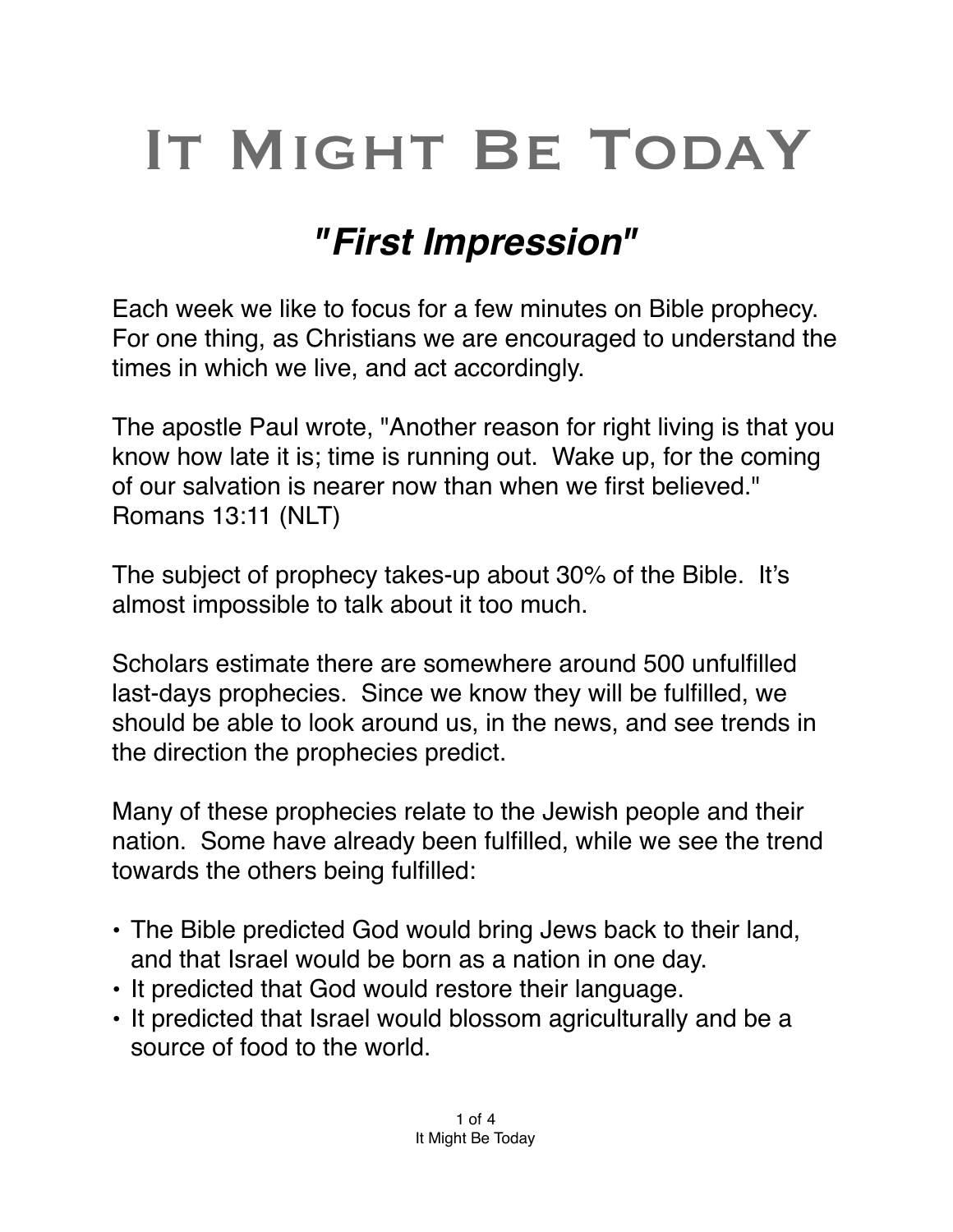It also predicted that the city of Jerusalem would be a source of international political tension.

Tensions are mounting since President Trump announced that the United States recognizes Jerusalem as the capital of Israel. Most nations of the world oppose any such recognition.

Not just nations - even the Pope has come out against it.

One line of argument has been that there is no evidence Jerusalem was ever Israel's capital.

Now there is.

This week multiple news outlets posted a story titled, *GREAT FIND IN ISRAEL: Seal Impression That Validates Biblical Record 2,700 Years Old.*

## Excerpts:

On Monday, archaeologists [announced](http://www.theblaze.com/news/2018/01/01/israeli-archaeologists-find-2700-year-old-artifact-that-backs-biblical-record?utm_content=buffer95f4a&utm_medium=social&utm_source=twitter.com&utm_campaign=buffer) they had found a 2700 year-old seal impression from the First Temple Period that validates Biblical references from almost 3000 years ago.

The seal was discovered near the Western Wall Plaza in Jerusalem. Excavator Dr. Shlomit Weksler-Bdolah [enthused](http://www.israelnationalnews.com/News/News.aspx/240091), "The Bible mentions two governors of Jerusalem, and this finding thus reveals that. This is the first time that such a sealing is found in an authorized excavation. It supports the biblical rendering of the existence of a governor of the city in Jerusalem 2700 years ago."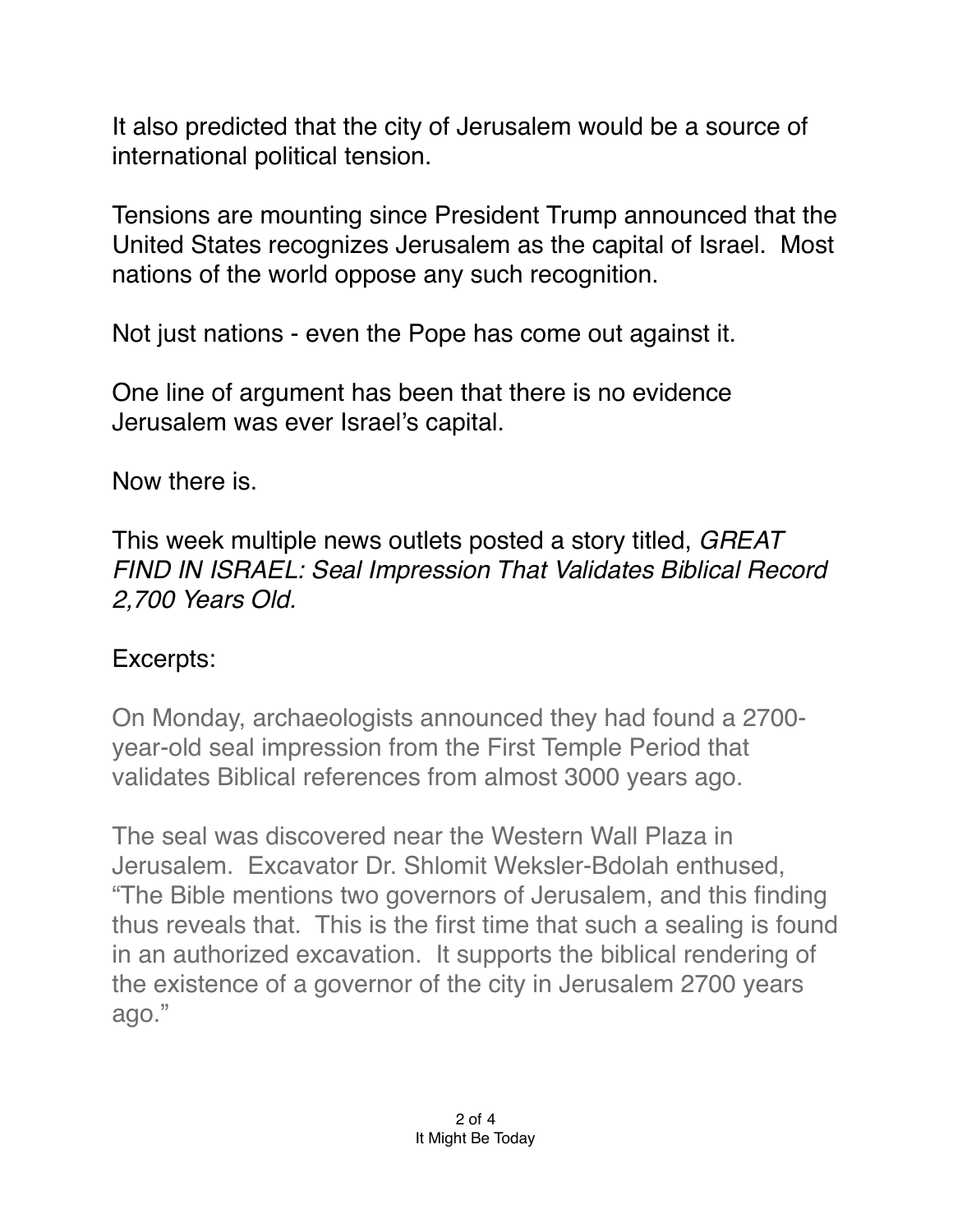Hebrew University's Professor Tallay Ornan and Tel Aviv University's Professor Benjamin Sass described the seal impression thus:

"Above a double line are two standing men, facing each other in a mirror-like manner. Their heads are depicted as large dots, lacking any details. The hands facing outward are dropped down, and the hands facing inward are raised. Each of the figures is wearing a striped, knee-length garment. In the register beneath the double line is an inscription in ancient Hebrew, with no spacing between the words and no definite article. The inscription denotes… "belonging to the governor of the city." The title "governor of the city" is known from the Bible and from extra-Biblical documents, and refers to an official appointed by the king. Governors of Jerusalem are mentioned twice in the Bible: in Second Kings, Joshua is the governor of the city in the days of Hezekiah, and in Second Chronicles, Maaseiah is the governor of the city in the days of Josiah."

Jerusalem Mayor Nir Barkat said excitedly:

"It is very overwhelming to receive greetings from First Templeperiod Jerusalem. This shows that already 2700 years ago, Jerusalem, the capital of Israel, was a strong and central city. Jerusalem is one of the most ancient capitals of the world, continually populated by the Jewish people for more than 3000 years."

Israel… Jerusalem… and tension about Jerusalem being Israel's capital are what you'd expect to be trending in the news from reading your Bible. And that is exactly what you see.